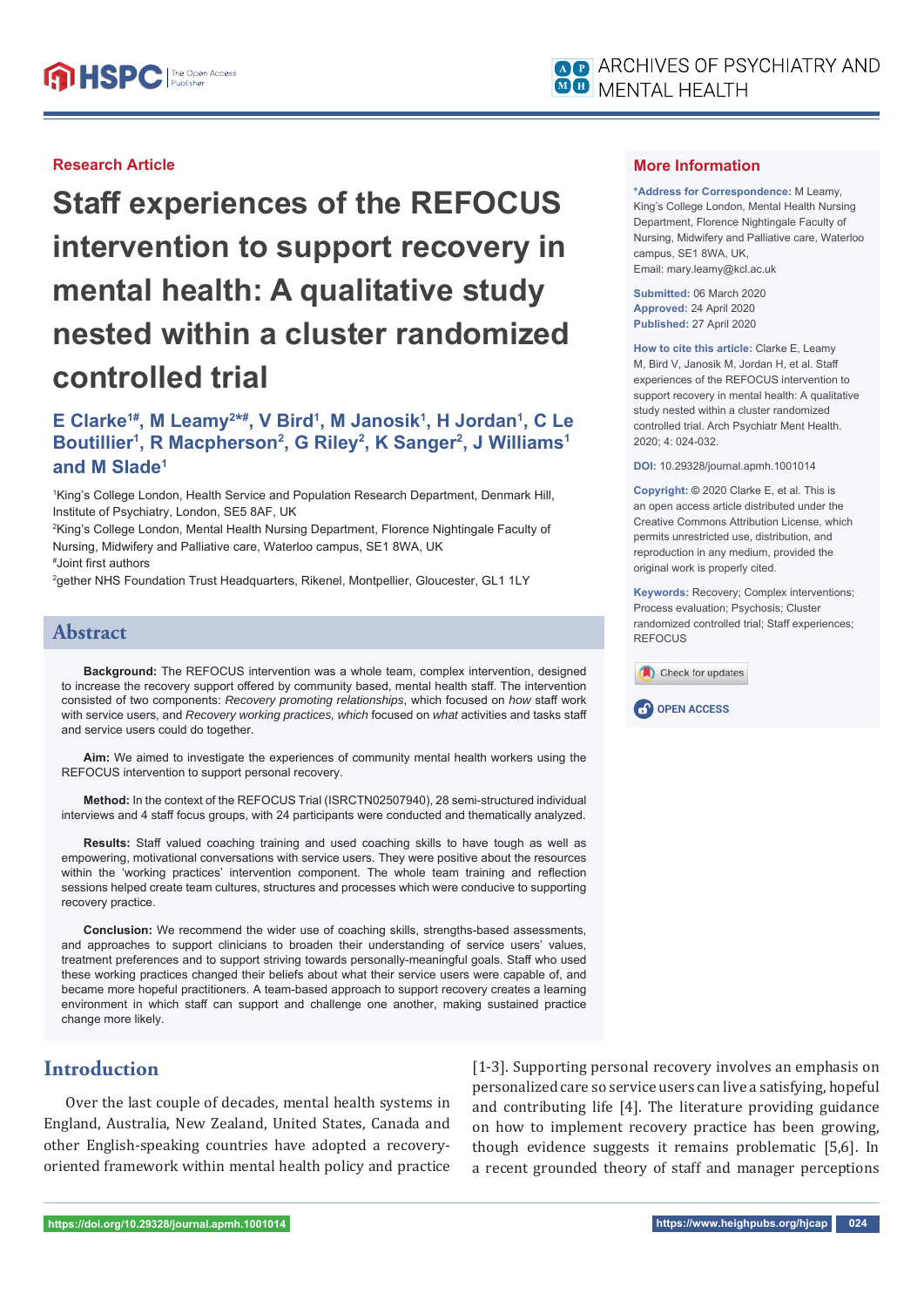

of the barriers and enablers to supporting recovery, a core category of 'Competing Priorities' emerged, where staff struggle to make sense of recovery-oriented practice in the face of conflicting demands, informed by different priorities of different health system levels [7]. System transformation of mental health services remains a key challenge [8] and needs to be supplemented by other initiatives to ensure recovery outcomes are measured and organizational commitment is demonstrated to staff consistently [9].

Staff and service provider attitudes are a key determinant in the provision of recovery-oriented care [10]. Fundamentally, successful and sustained implementation of recovery practice depends on staff believing in the ability of service users to live better, more fulfilling lives, despite the continuing limitations resulting from their illness and in the ability of service users to live beyond the illness [11]. A pro-recovery, complex intervention, designed to change staff attitudes, knowledge, skills and behavior was evaluated in a cluster randomized controlled trial (RCT), as part of the REFOCUS research programme [12]. The intervention consisted of two components: i) Recovery working practices, which comprised of tasks and activities which support recovery, and ii) Recovery-promoting relationships, which focused on how staff should relate to service users [13] (see table 1 for summary of REFOCUS components) . Within the Recovery working practices component, staff were asked to have three specific conversations and/or carry out activities to support recovery. These were i) to understand values and treatment preferences, ii) to assess and amplify strengths, and iii) to support goal-striving. The Recovery-promoting relationships component was supported by providing teams with training and reflection opportunities to help them develop a shared team knowledge and understanding of recovery and reflect upon their own personal and team values. The intervention and evaluation was based on best practice in recovery support [14], and systematic reviews of personal recovery [15], (which have been validated with current service users [16] and cross-culturally [17]), strengths [18], recovery measures [19] and recovery support measures [20]. The staff intervention manual [13] contained the REFOCUS model, based on the theory of planned behavior, showing the pathway from staff receiving the Intervention, through Practice change, targeting team and individual underlying recovery values, level of knowledge about personal recovery, skills in coaching and the three working practices, to Behavioral intent and Actual behaviour, leading to an improved Service user experience, in terms of content of care (more experience of coaching, greater focus on strengths, values and goal-striving) and process (more support for personal recovery) and Outcomes for service users (proximal outcomes such as hopefulness, empowerment, quality of life and well-being and distal outcome of improved personal recovery).

In line with best practice in trial methodology [21], we

undertook a process evaluation of participant experiences of delivering and receiving the intervention. The study reported here specifically aimed to investigate the experiences of community mental health workers using the complex intervention to support personal recovery and views on individual intervention components. Staff, manager and trainer perceptions on the implementation of the intervention, service user perceptions on receiving the intervention, a description of the development of the REFOCUS intervention, and quantitative findings from the trial are reported elsewhere [22,33,35].

## **Methods**

### **Participants**

Participants were invited to participate in an individual, semi-structured interview if they self-reported the use of either the working practices or coaching skills. Interviewees were purposively sampled to maximise variation within the sample of profession, gender, trial site (South London and Maudsley NHS trust and <sup>2</sup>gether NHS trust) and wave (entry to trial was staggered).

A total of 49 staff (28 interviews; 24 in focus groups; with 3 staff in both) participated. They came from Assertive outreach, Support and Recovery, Forensic and Psychosis community based mental health teams. Their socio-demographic characteristics are shown in table 3.

### **Intervention**

Participants received two types of training, Personal Recovery training and coaching for Recovery training, to

| Table 1: Summary of REFOCUS intervention components.                                                         |  |  |
|--------------------------------------------------------------------------------------------------------------|--|--|
| Component 1: Recovery-promoting relationships                                                                |  |  |
| Developing a shared team understanding of personal recovery                                                  |  |  |
| Exploring individual and team values                                                                         |  |  |
| Skills training in coaching                                                                                  |  |  |
| Teams carrying out partnership project with service users                                                    |  |  |
| Raising the expectations held by service users that their values, strengths and<br>goals will be prioritised |  |  |
| <b>Component 2: Working practices</b>                                                                        |  |  |
| Values and treatment preferences                                                                             |  |  |
| Strengths                                                                                                    |  |  |
| Personally- valued goals                                                                                     |  |  |
|                                                                                                              |  |  |

| <b>Table 2:</b> Summary of REFOCUS implementation strategies. |                             |                                 |                      |  |
|---------------------------------------------------------------|-----------------------------|---------------------------------|----------------------|--|
| <b>Implementation strategy</b>                                | To whom                     | <b>Length of time</b>           | <b>Month</b>         |  |
| Information sessions for staff<br>and service users           | Provided to<br>team         | 1 hour                          | Month 1              |  |
| Personal recovery training                                    | Provided to<br>team         |                                 | Month 1,2 & 5        |  |
| Coaching conversations for<br>Recovery training               | Provided to<br>team         | 1 full and 2 half<br>days       | Month 3,4,5          |  |
| Team reflection sessions                                      | 3 externally<br>facilitated | 1 hour                          | Month 2,4,10         |  |
| Team leader reflection sessions                               | 6 externally<br>facilitated |                                 | Month 1,3,6,<br>9,12 |  |
| Individual Supervision                                        | Self-organised<br>by team   | Part of clinical<br>supervision | Ongoing              |  |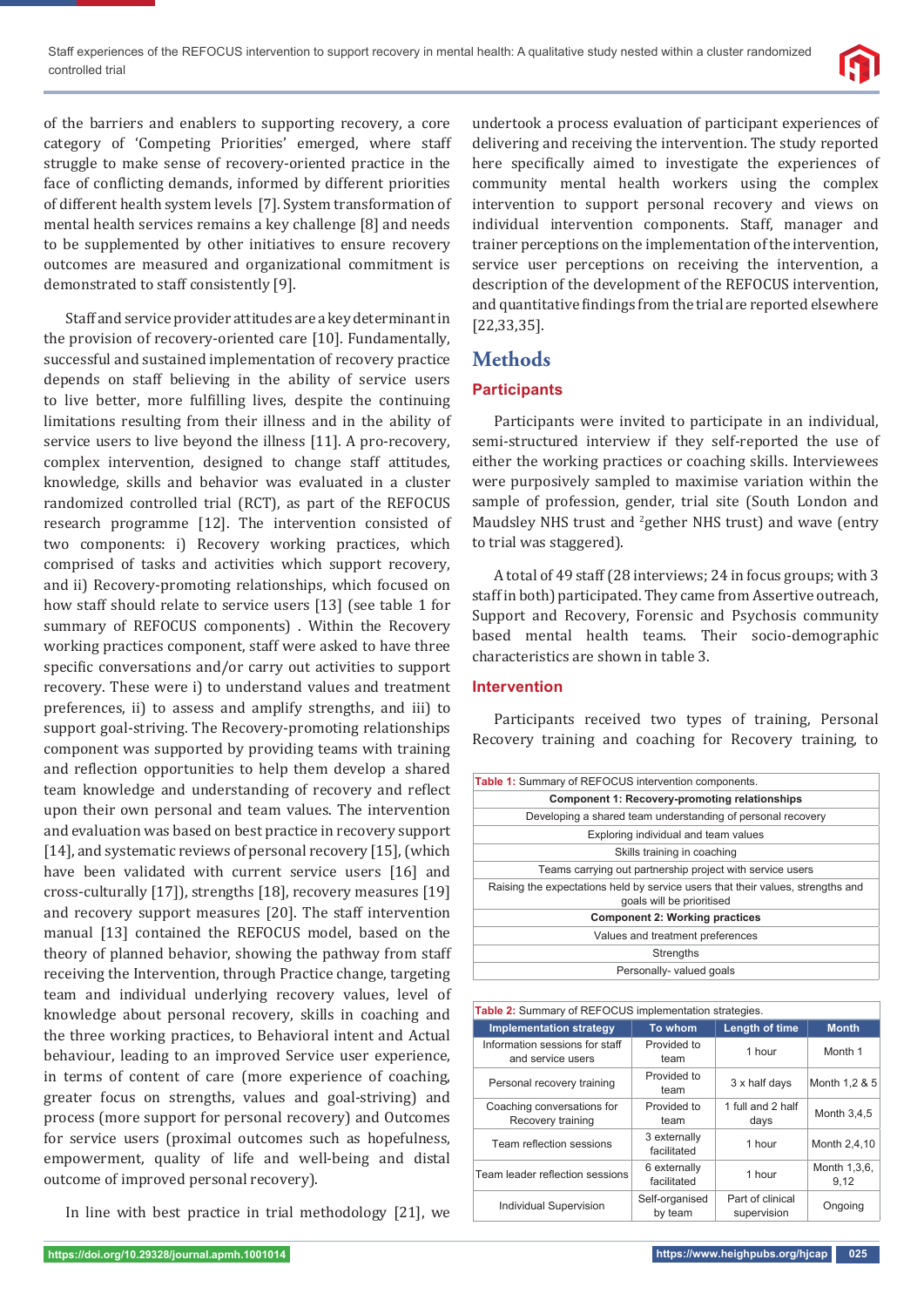

| Table 3: Staff participant demographics (Total $n = 49$ <sup>*</sup> ). |                    |                     |  |  |
|-------------------------------------------------------------------------|--------------------|---------------------|--|--|
|                                                                         | <b>Interviews</b>  | <b>Focus Groups</b> |  |  |
|                                                                         | $n = 28$           | $n = 24$            |  |  |
| Age (years)                                                             | 46 years, 8 months | 44 years, 2 months  |  |  |
| <b>Time in Mental Health Services</b>                                   | 17 years, 9 months | 15 years, 9 months  |  |  |
| Time in post (months)                                                   | 62.9 (59.6)        | 54.4 (40.1)         |  |  |
| Gender n (%) n (%)                                                      |                    |                     |  |  |
| Male                                                                    | 11 (39)            | 7(29)               |  |  |
| Female                                                                  | 17 (61)            | 17 (71)             |  |  |
| <b>Ethnicity</b>                                                        |                    |                     |  |  |
| <b>White British</b>                                                    | 19 (68)            | 15 (63)             |  |  |
| White Irish                                                             | 2(7)               | 1(4)                |  |  |
| <b>White Other</b>                                                      | 2(7)               | $\Omega$            |  |  |
| Black/Black British-African/                                            | 1(4)               | 6(25)               |  |  |
| <b>Black British-Caribbean/ Black</b>                                   |                    |                     |  |  |
| Other                                                                   | 1(4)               | 1(4)                |  |  |
| Asian/Asian British-Other                                               | 1(4)               | $\Omega$            |  |  |
| Other                                                                   | 2(7)               | 1(4)                |  |  |
| Missing                                                                 |                    |                     |  |  |
| <b>NHS Trust</b>                                                        |                    |                     |  |  |
| South London and Maudsley                                               | 19 (68)            | 11 (46)             |  |  |
| <b>NHS Foundation Trust</b>                                             | 9(32)              | 13(54)              |  |  |
| <sup>2</sup> gether NHS Foundation Trust                                |                    |                     |  |  |
| Job Role                                                                |                    |                     |  |  |
| Staff                                                                   | 23 (11)            | 18 (25)             |  |  |
| <b>Team Leader</b>                                                      | 3(89)              | 6(75)               |  |  |
| Team                                                                    |                    |                     |  |  |
| Assertive Outreach                                                      | 0                  | 4 (17)              |  |  |
| Support and Recovery                                                    | 23 (82)            | 18 (75)             |  |  |
| Forensic                                                                | 2(7)               | 0                   |  |  |
| Psychosis                                                               | 1(4)               | 2(7)                |  |  |
| Other                                                                   | 2(7)               | <sup>0</sup>        |  |  |
| Profession                                                              |                    |                     |  |  |
| <b>Nurse</b>                                                            |                    | 12 (50)             |  |  |
| Psychiatrist                                                            | 14 (50)            | 2(8)                |  |  |
| Psychologist                                                            | 4 (14)             | 1(4)                |  |  |
| Social Worker                                                           | 2(7)               |                     |  |  |
| Occupational Therapist                                                  | 2(7)               | 4(17)               |  |  |
| Support, Time and Recovery                                              | 2(7)               | 1(4)                |  |  |
| Worker                                                                  | 3(14)              | 2(4)                |  |  |
| Other (2 Associate Practitioner,                                        | 1(4)               | 2(4)                |  |  |
| 1 Physio technician)                                                    |                    |                     |  |  |
| *3 interviewees also participated in focus groups.                      |                    |                     |  |  |

support their use of the intervention. The Personal Recovery training was co-facilitated by a professional trainer and a person with lived experience of mental illness, from the charity RETHINK mental illness. The Personal Recovery learning objectives of the training were: i) To understand the theory and aims of the three working practices, ii) To have role-play experience of introducing and using each working practice, iii) To understand that the working practices lead to action to support recovery – so collecting information is a means not an end in itself, iv) To understand that person-centered support is the goal, so individualized rather than invariant practice is the aim, and v) To be able to identify barriers and solutions around using the working practices in routine practice. The Coaching for Recovery training was delivered by a professional coach and trainer from SLaM partners, (a team of organizational consultants and coaches who offer consultancy and training). The learning objectives of the Coaching for Recovery training were: i) To demonstrate how a coaching approach supports the implementation of recovery focused practice, ii) To equip clinical and support staff with knowledge of the core competencies required for working effectively with

a coaching style, iii) To develop the participant's capacity and enable them to embed a coaching style within their clinical practice, iv) To build the capacity and capability of teams, services and the organization to successfully implement the REFOCUS Intervention's three working practices through the development of a coaching ethos. Table 2 summarizes the implementation strategies used to support use of the intervention. For further information, Participant and Trainer manuals for the Coaching for Recovery training are free to download at www.researchintorecovery.com/refocus.

## **Materials**

A semi-structured interview schedule was developed and modified following consultation with the REFOCUS Lived Experience Advisory Panel [23] and piloting (See Online Data supplement 1: Staff interview schedule). The focus group topic guide was designed to explore the team-level views and experiences of implementing recovery intervention(s) as set out in the REFOCUS manual, (see Online Data supplement 2: Focus group topic guide).

## **Procedure**

Four pilot interviews were conducted six months into the intervention to identify early issues associated with implementing the intervention (CLB). The remainder of interviews and all the focus groups were conducted towards the end of the intervention period. The research team identified potential interviewees who met inclusion criteria using networking techniques, either having heard they were using the intervention from trainers, research colleagues, or their own contacts within intervention teams. They were then approached by a researcher who explained the purpose of the study. Participants were given an information sheet and an opportunity to ask questions prior to giving written consent. The majority of interviews and all focus groups took place at the participant's team base. Most of the individual, face to face staff interviews were conducted by one member of the research team (EC, ML, MJ, VB in SLaM, EP and KS at <sup>2</sup>gether). All interviewers received interview training, regularly met and were closely supervised, for instance, in six interviews, a junior and senior researcher were present for training purposes. All interviews lasted between 10-100 minutes, though the majority were 60 minutes long. Recruitment continued until at least one interview had been conducted in each of the six intervention waves and category saturation was reached. Each focus group was led by two facilitators (ML & GR in 2 gether; ML & EC in SLaM), who alternated leading the discussion and taking a co-facilitator role. Groups lasted between 60–100 minutes.

### **Analysis**

Audio files of interviews and focus groups were professionally transcribed verbatim, then checked and anonymised by researchers. Transcripts were analyzed in NVivo 9 using Braun and Clarke's six phases for thematic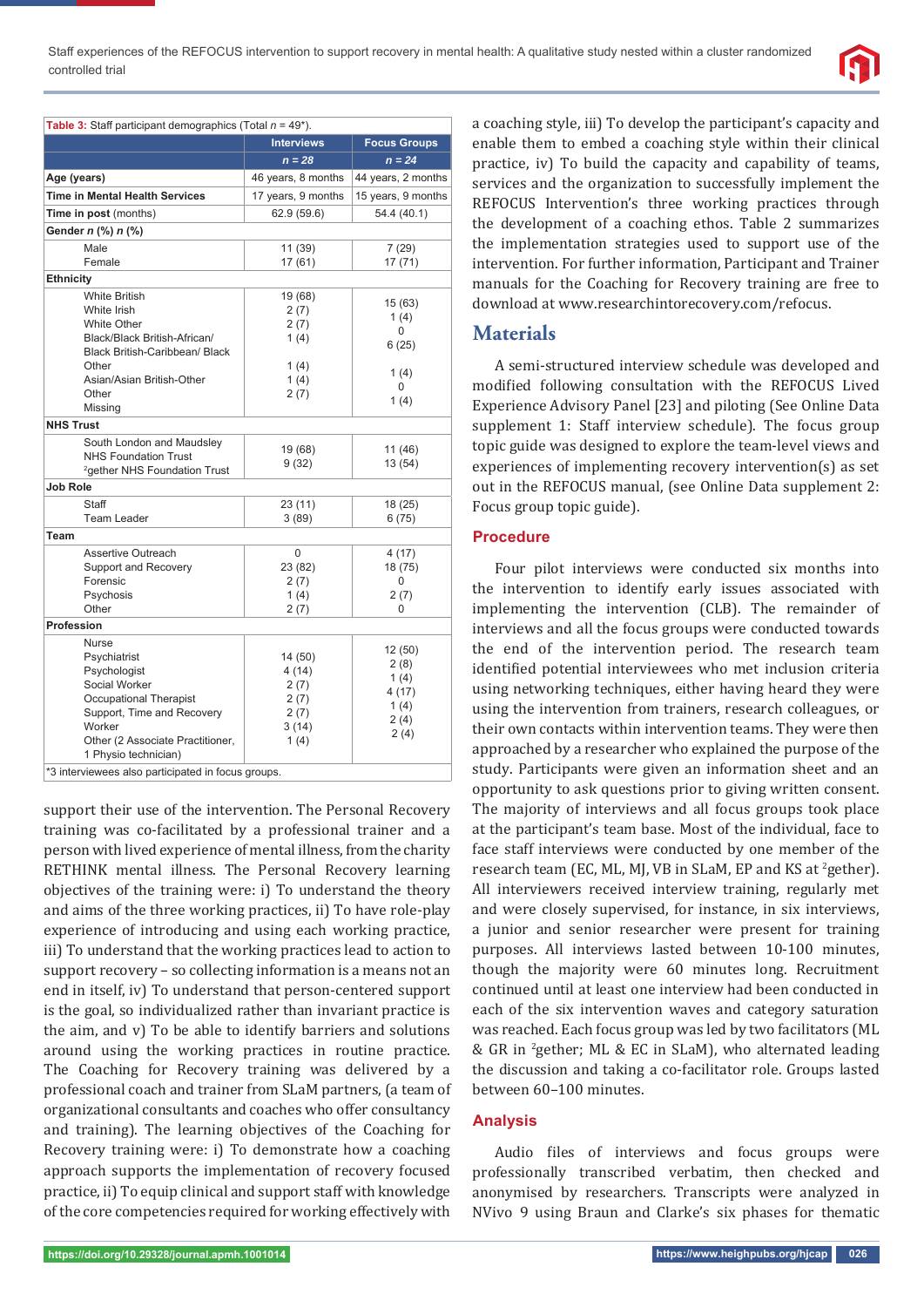

analysis [24]. Analysis was concurrent with data collection allowing exploration of emergent themes in later interviews.

## **Results**

The thematic analysis resulted in a main coding frame with four categories:

Intervention, Implementation strategies, Practice Change and Outcomes. The first category, Intervention, contained two sub-themes, Recovery-promoting relationships and Working practices, relating to the two of the four recovery practice domains identified in the conceptual framework of Recovery-oriented practice, namely "Supporting personally defined recovery", and "Working relationships" [14]. The Implementation strategies category includes the four main implementation strategies used to support community mental health teams and individual staff members implement the intervention (information sessions, recovery and coaching training and individual supervision). Three sub-themes were identified in the third category, Practice Change, relating to staff knowledge, attitudes and perspectives on changes in their relationships with service users, and finally the four category, Outcomes, contained two sub-themes, Empowerment of service users and staff, and Team based approach to Recovery. Table 4 provides a hierarchy of the main themes and subthemes.

### **Theme 1. Intervention**

#### Recovery-promoting relationships

The Recovery-promoting relationships intervention component focused upon how clinicians and service users

interact and worked  $2$ gether. The development of a valuesbased, collaborative relationship was supported through the use of a coaching style of interacting and team-based recovery training and reflection sessions.

**Coaching:** The majority of staff were very receptive to the idea of incorporating the coaching skills and approach within their clinical practice and found the training prepared them for having tough as well as motivating, empowering conversations with service users. Staff found the concept of three styles demonstrated in training (mentoring, directing and coaching) a helpful way of thinking about interactions. It reminded them that they have alternative options which may be more or less appropriate and beneficial, for different situations, service users, and stages of therapy.

*'I've never done that before* [...] *I found it was a lot gentler and for some service users that would have been really good, some of those approaches were less intrusive and I think*  probably everyone found that'. (Focus group 2, <sup>2</sup>gether).

The core coaching competencies of exquisite listening, asking powerful questions, contracting using the language of the service user, and reflection were identified as especially valuable, refreshing micro communication skills as well as offering ways of dealing with difficult situations. Coaching also helped staff be more explicit in their interactions with service users.

*'I have been making a more conscious effort to, not just have that style in the way I talk, but to say to someone "I'm not sitting here thinking I know the answers" or "I think you'll find the answers as you go forward in your life to these issues that* 

| Table 4: Hierarchy of themes.                          |                                                              |  |  |  |
|--------------------------------------------------------|--------------------------------------------------------------|--|--|--|
| 1. Intervention                                        |                                                              |  |  |  |
| 1.1 Recovery-promoting relationships                   | 1.1.1 Coaching skills and approach                           |  |  |  |
|                                                        | 1.1.2 Partnership project                                    |  |  |  |
| 1.2 Working practices                                  | 1.2.1 Values and treatment preferences                       |  |  |  |
|                                                        | 1.2.2 Strengths                                              |  |  |  |
|                                                        | 2.2.3 Personally- valued goals                               |  |  |  |
|                                                        | 2.2.4 Electronic recording of working practice conversations |  |  |  |
| 2. Implementation strategies                           |                                                              |  |  |  |
| 2.1 Information sessions                               |                                                              |  |  |  |
| 2.2 Personal recovery training and reflection sessions |                                                              |  |  |  |
| 2.3 Coaching for Recovery training                     |                                                              |  |  |  |
| 2.4 Individual Supervision                             |                                                              |  |  |  |
|                                                        | 3. Practice change                                           |  |  |  |
| 3.1 Staff knowledge of Personal Recovery               |                                                              |  |  |  |
| 3.1 Staff attitudes towards Personal Recovery          | 3.2.1 Recovery now seen as part of role                      |  |  |  |
|                                                        | 3.2.2 Broader focus upon personal recovery                   |  |  |  |
|                                                        | 3.2.3 Challenge to clinician's illusion                      |  |  |  |
| 3.3 Staff perspectives on relationships                | 3.3.1 Quality of relationship                                |  |  |  |
|                                                        | 3.3.2 Power balance                                          |  |  |  |
|                                                        | 4. Outcome                                                   |  |  |  |
| 4.1 Empowerment of staff and service users             |                                                              |  |  |  |
| 4.2 Team based approach to recovery                    | 4.2.1 Dedicated time for team building                       |  |  |  |
|                                                        | 4.2.2 Developing culture of challenging practice             |  |  |  |
|                                                        | 4.2.3 Recovery practice problem-solving                      |  |  |  |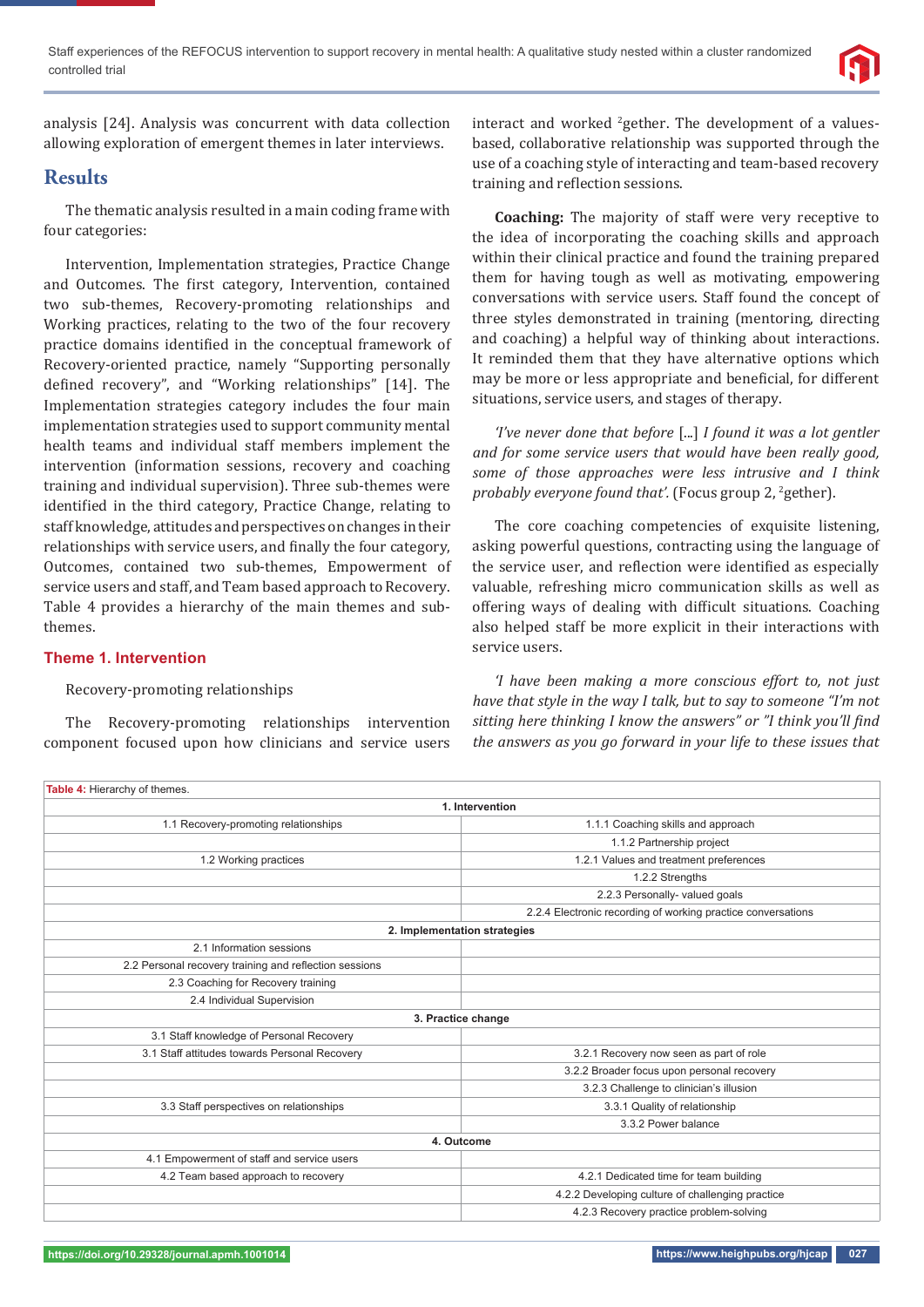

*we're talking about" I'm being less implicit more explicit'.*  (Interview, ID242011, Psychologist, SLaM).

Coaching was described as being enjoyable, inspiring and beneficial. Some staff noticed that working as a coach contrasted with approaches they might adopt, though they did say that coaching shared similarities to motivational interviewing and solution focussed therapy.

*'People are trying to think about how best to have a shared project with this person and there's going to be a journey they'll take 2 gether, rather than one that's enforced on the other person. I think that's clearly the most positive thing, the life coach rather than the rather than the coercing professional'.*  (Interview, ID412032, Psychiatrist, SLaM).

**Personal recovery training and reflection sessions:** Participants reported being confused between the different types of sessions and generally there was a mixed response to them. Some staff described the personal recovery training as thought-provoking and used it to reflect upon their own personal and team recovery-oriented values and practice. Not everyone agreed that the less structured reflection sessions, were an effective use of time.

*'I think the ones that felt less helpful were the ones where there were just an hour of team reϔlection, because it just felt like a generalised conversation really and I think a few of us felt that we didn't get a lot back from that'.* (Interview, ID112003 Nurse, SLaM).

There were teams where the Personal Recovery training was met with considerable resistance and staff described some sessions as uncomfortable to participate in because they were full of conflict and tension, though for many this did improve with time. Others felt the training was unnecessary and offered nothing new, because they already practiced in a recovery-oriented way. These issues are deal with in greater depth elsewhere [22].

## **Working practices**

The Working Practices intervention component focused upon what tasks and activities clinicians and service users do together.

**Values and treatment preferences working practice:** The Values and Treatment Preferences (VTP) interview guide was one of the resources provided in the REFOCUS manual. It gave staff the confidence and permission to initiate new conversations, particularly around sexuality and spirituality, which they felt had previously been off limits.

Staff who successfully used the VTP guide with their service users shared their success and became powerful advocates for the approach within their team.

*'What really struck me was when she [staff member] said 'oh I tried out one of these [REFOCUS] tools and I found that absolutely fantastic (laugh)'. She was totally onboard with it and I would not have expected that and getting her to use that. I think that shows how good the intervention was, I mean, she's not someone who would just do it. She's an open person as well, but she had set her mind against it [using REFOCUS tools] but still in spite of that actually tried it out, and then was able to say "oh yes, that was actually really helpful"'.* (Interview, ID122021, Psychiatrist, SLaM).

Though there were examples of staff using the VTP guide in a rigid, inflexible way and concluding it was a bit too long and complicated, or that not all questions were suitable for everyone.

**Strengths assessment working practice:** Adopting a strengths approach led staff to have unexpected conversations with service users, which deepened their understanding of service users' perspectives. Noticing and celebrating the positive aspects of a person's identity rather than their deficits and problems led to clinician's re-evaluating their views of individual service users and opening up new ways of relating and possibilities for the future.

*'It's amazing how their strengths are completely different from what I think their strengths are. I have learnt so much from my client, it's like I have known you almost two years but I would never think that could come out of you. It brings out their potential, a part of them I am not really aware of, or haven't taken notice of, but that has made me understand him differently'.* (Interview, ID122014, Nurse, SLaM).

Strengths were often identified by service users as personal characteristics and a drawback to the strengths assessment worksheet was their exclusion. Some staff felt at a loss when service users reported they had little or no strengths and appeared to have had insufficient training to deal with this scenario.

**Goal-striving working practice:** Participants talked about this working practice the least, frequently explaining that they have always done this. They reported that the coaching training had emphasized the need to continuously evaluate progress and use coaching skills such as contracting and providing feedback as part of the goal-setting process. One interviewee explained how she was surprised to learn a service user who she knew well, had a life goal of setting up her own nursery and was undertaking a childcare qualification to help her achieve this, which lead to her re-evaluating her long held view them:

*'I underestimated that the response would be "yeah, I've got goals". What has made it quite interesting is that before I did this training I knew she was doing these [childcare] courses but I never saw it as, in terms of goal-setting'.* (Interview, ID122011, Nurse, SLaM).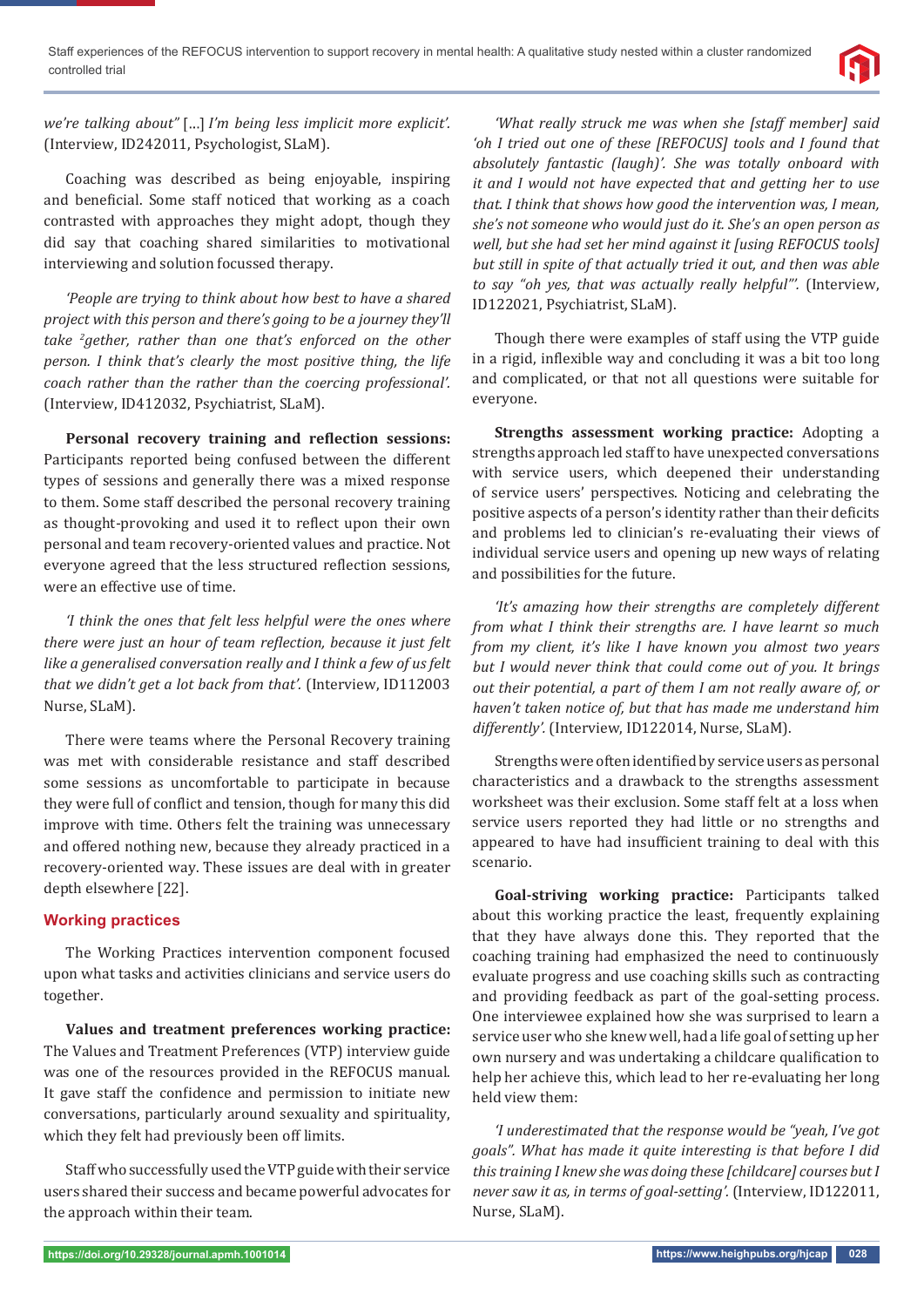

Particular barriers to this working practice were that some staff wanted to protect service users, felt their goals were not realistic or were not sufficiently motivated to achieve their goals. Again, this suggests strategies for dealing with these issues and practical difficulties may have been insufficiently covered in the training.

## **Theme 2: Practice changes**

There were staff practice changes at both an individual and a team level. At an individual, there were changes in staff knowledge and attitudes about personal recovery, and in their relationships with service users. At a team level, there were improved relationships within the team and space to focus on developing a team-based approach to recovery.

Individual practice changes

**Staff knowledge of personal recovery:** Some staff found the training and manual provided a structured approach to work in a recovery-oriented way, others thought it had not made any conspicuous impact on their practice. Staff who did notice changes gave examples of how the focus of their clinical work had expanded or shifted to being more personalized.

*'Sometimes you might only focus on giving someone their medication, but when this [REFOCUS] was brought in, it broadened my knowledge, implementing what was being taught. You become complacent, you might think, "oh this person has been on my caseload for five years and they're not moving on', but then it gives you different aspects to you can focus on"'.* (Interview, ID342014, Nurse, SLaM).

**Staff attitudes towards personal recovery:** There were examples of where clinicians had reflected upon the purpose of mental health services and importance of keeping collaborative working with service users on the agenda.

*'It also surfaced I think aspects about people's assumptions about what is it that that we are doing as a core business and I think we were able to have a kind of conversation around that'.*  (Interview, ID332002, Psychiatrist, SLaM).

*'The issue of power and control is something that's very overlooked in the system and I think collaboration, including helping clients themselves feel that they are in charge is something that isn't even on the radar ordinarily'.* (Interview, ID412003, Psychologist, SLaM).

The intervention reminded some clinicians to broaden their focus beyond a medical model-driven style of questioning and revisit decisions where they may have been risk-averse and over-protective:

*'I think it's just useful and it prompts you to ask questions. Sometimes you get ϔixed in a medical model and it's all about medication and side effects and stuff. It's good to remind yourself of other things that people value'.* (Interview, ID122026, Nurse, SLaM).

*'It's not that we don't allow people to have choices, but that we often assume that patients know they have a choice. ...sometimes I'm not so sure that they do know that they can take it or leave it'.* (Interview, ID136, Team leader, SLaM).

It also led some staff to revise their belief that no one recovers from severe mental illness and to question their own assumptions about their service user motivations, capabilities, goals, aspirations, strengths and personal attributes.

*'It's certainly made me think more and not take so much for granted, not to assume that I know it all about people who I've known for a long time, which is a bit of a challenge really'.*  (Interview, ID136, Team leader, SLaM).

*'I just didn't see a difference between somebody who's had years of really being limited by schizophrenia and myself. I just saw a human being, just looking at life and saying "I'm gonna go as far I can, the sky's the limit".* (Interview, ID122011, Nurse, SLaM).

**Staff changes in relationship:** Participants felt that using the intervention helped refresh long-term clinician-service user relationships and helped them develop their knowledge and understanding of service users' lives though noticing other, positive aspects of their individual identity.

*'It's definitely strengthening the relationship. I think it's to do with perceiving an individual as a person'.* (Interview, ID122011, Nurse, SLaM).

The intervention served as a reminder to staff that using a directive style of interaction is not always appropriate. It helped some staff strike the difficult balance in clinical practice between knowing when to take a step back and allow a service user to manage a task or situation alone and when to step in and support.

*'It's made me really think, what is it I'm doing? Am I making myself more important in this person's life than I need to be or should be? In this role sometimes, you do get into an almost a preaching, telling role [Laughs] and sometimes it's nice to be reminded that we're there for their benefit. You want to take charge of your life, so we will withdraw'.* (Interview, ID134, SLaM).

When asked more generally about the impact of the intervention, some staff credited the REFOCUS intervention with empowering them and/or their service users.

*'Asking them what they think needs to happen instead of telling. I just stand there for a moment and just say 'What do you think needs to happen?' and that was really powerful I think'.* (Interview, 122021, Psychiatrist, SLaM).

*'My anxiety level has sort of reduced in terms of when I'm making decisions. Now I've got confidence to trust that with these techniques if the person is able to come up with their own solution it's better for them'.* (Focus group 4, SLaM).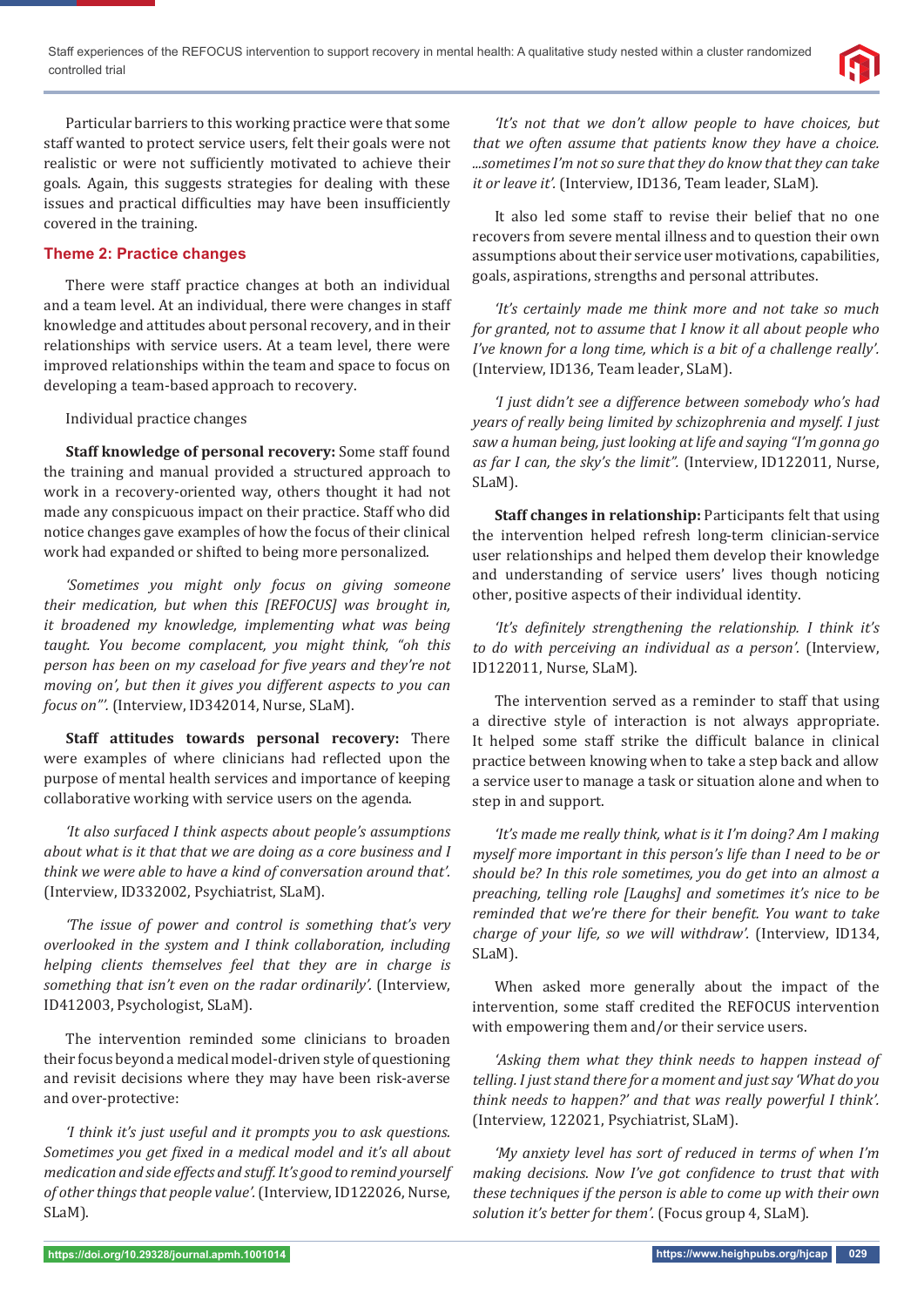

### **Team based approach to recovery**

Providing reflection sessions and recovery training to the whole clinical team was viewed very favorably. They reported it improved team relationships and dynamics by providing precious, dedicated time for everyone to be a team and created a safe place for sharing work pressures and challenging one another's practice.

*'I feel I can challenge colleagues now and people won't take exception to being challenged. Team discussions give people more confidence that they've been doing the right thing, or be able to go back to clients and say "you know what, you were right and last time,* I was wrong"'. (Focus group 3, SLaM).

It also provided a space for problem-solving how to overcome obstacles to recovery practice and developing team plans for taking the recovery agenda forward. Clinicians were very aware that they were not working in a vacuum, and needed to liase with other agencies and inpatient services with a different agenda. They reported the intervention had enabled them to have the time and space to identify many obstacles that needed to be overcome when working within ethical and legal frameworks, statutory requirements and within a complex organizational system. In particular, they recognized the conflict that can be present between an individual's goals, organizational goals and statutory responsibilities and the need to discuss strategies for marrying these different expectations and requirements.

Fundamentally, it provided the reportedly rare opportunity for teams to develop a shared vision of recovery and decide a plan of action.

*'It's working as a team, using different skills and identifying the recovery needs right from the outset, which I'm not sure that*  we always did'. (Focus group 2, <sup>2</sup>gether).

*'Having the time to reϔlect upon our culture, contributions we make individually to the team, where we want to go and having some sort of shared vision about where we want to go, being on board to go there together – that is most valuable thing, that space to think about how we want to move forward'.*  (Focus group 3, SLaM).

## **Discussion**

The study aimed to investigate community mental health staff experiences of using the REFOCUS intervention. Staff were especially positive about the coaching training and the resources within two of the three working practices, highlighting the Values and Treatment preferences guide and the Strengths Assessment Worksheet, as giving them permission for new, structured conversations which led to finding out more about service users. The intervention also facilitated the development of recovery practice by supporting the development of team culture, structures and processes. The REFOCUS training was provided at to the whole

community mental health team at the same time, which meant it was not possible to get everyone together for each training session, but arrangements were put in place for staff to share their learning with absent colleagues and trainers ensured that staff felt able to prioritise clinical demands, if needed.

The quantitative findings from the REFOCUS trial showed that although patient rated personal recovery scores (i.e. the Questionnaire of Processes of Recovery – the trial's primary outcome measure) did not differ between the control and intervention groups, implementation of the intervention varied. In teams with high participation scores (adherence to the intervention) there were higher staff-rated scores for recovery-promotion behaviour change and patient-rated Personal Recovery interpersonal scores. There was a trend for patients treated in the REFOCUS group to incur £1,062 lower service use costs than those in the control group [33]. Clinical and personal recovery outcomes were found to be independent, confirming that personal recovery is a distinct construct [34]. Patients reported that the intervention supported the development of open and collaborative relationships with staff and new conversations about values, strengths and goals [35]. Organisational readiness and training effectiveness were important factors influencing implementation [22]. The REFOCUS researchers have since worked with colleagues in Australia to replicate the trial in primary and secondary care settings [36,37].

### **Strengths and limitations**

The number of research studies which look specifically at supporting recovery practice from a staff perspective is limited. Existing qualitative studies tend to examine experiences and views relating to organisational level implementation of recovery initiatives [25,26] focus upon an the application of recovery practice principles where there may be specific tensions, such as risk [27] or involuntary treatment [28], or focus upon recovery practice within a particular treatment model [29] or setting [30]. This study examines staff perspectives on a complex, team-level intervention to support recovery and gives an insight into their views around individual components of such an intervention. The study sample of 49 participants is relatively large for a qualitative study. The characteristics of participants are diverse and include staff from a range of professional backgrounds, with differing levels of experience and seniority and who work within specialist and generic types of community based mental health team.

Some caution should be taken when considering the findings. The sample inclusion criteria specifically stated that staff should report their use of at least some parts of the intervention, so we do not claim the sample represents the entire population of staff working in intervention teams. Although we did explore the barriers and enablers to implementation with this sample, reported elsewhere, [22] staff who admitted they did not implement the intervention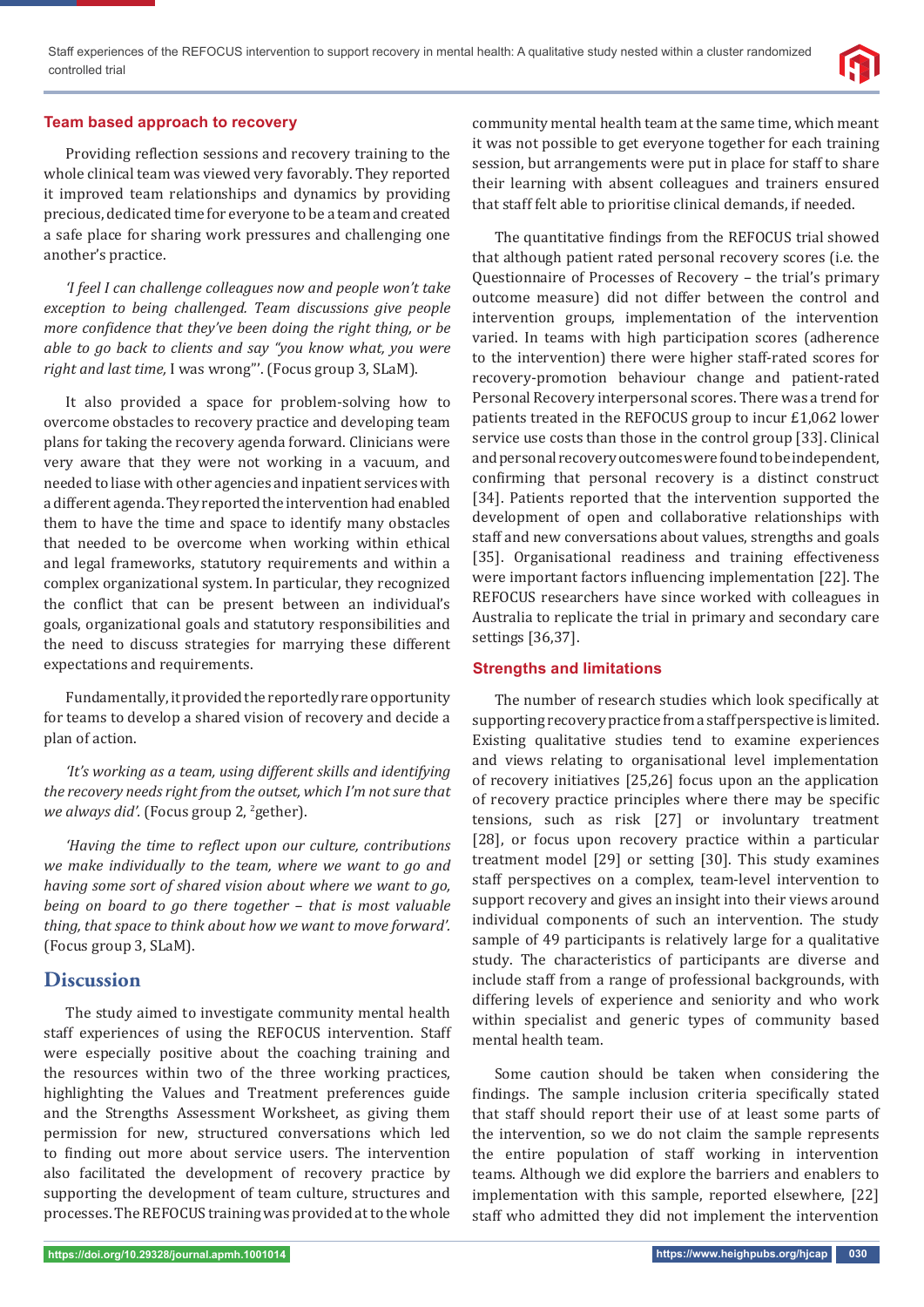

were excluded from this study because they would not have been able to discuss their experiences of using the intervention, which was the specific aim of this study. Finally, the research programme did not include a long-term follow up to investigate the sustainability of the REFOCUS intervention, so it is not known whether practice changes were continued, on beyond the completion of the research study.

## **Implications for clinical practice**

There are three key implications for clinical practice.

Use of Coaching as a means of developing recoverypromoting relationships: On the basis of these findings, we would support others who have recommended coaching as a means of developing recovery promoting relationships [31]. Staff valued the concrete guidance and skills training they were given to prepared them for having tough as well as motivating, empowering conversations with service users. This has wider clinical relevance given that initiating tough conversations will always part of mental health practice and can be stressful for both clinicians and service users. Observing, rehearsing and reflecting on the clinical applications of different interaction styles of directing, mentoring and coaching helped clinicians decide how to strike a balance between when to provide help and when to step back. This clearly is fundamental to developing empowering relationships which facilitate recovery and has relevance for training of all mental health professionals.

**Use of working practices:** There is some evidence that using the three working practices helped clinicians expand the focus of care. Some of these conversations directly challenged clinician's views and assumptions about what their service users were capable of and thereby subtly changed and expanded their view of the person. Shifting staff attitudes and beliefs about the possibility of recovery from severe mental illness, their views of service user strengths, personal resources and capabilities is important step in changing towards a more recovery focused practice. In a qualitative study of 28 case managers in Indiana, USA, Sullivan and Floyd looked at differences in their recovery practice and beliefs about the likelihood of service user recovery from mental illness [32]. They found that the most hopeful case managers, who had often witnessed individuals succeeding in unanticipated ways, focused on outcomes which went beyond symptom relief and compliance with medication.

**Team-based approach to recovery practice:** The teambased approach to training and reflection sessions was singled out as being important in enabling teams to support and critically challenge one another, develop a team recovery identity and a team culture which was conducive to supporting and sustaining recovery practice.

# **Acknowledgements**

We would like to thank the staff and team leaders that

took part in the main trial and volunteering to share their thoughts and experiences by participating in these interviews and focus groups. We would also like to express our gratitude to our trainers for their patience and flexibility and those that assisted them in provided administrative support scheduling the training sessions with clinical teams or offering professional supervision and support.

## **Funding**

This article presents independent research funded by the NIHR under its Programme Grants for Applied Research Programme (Grant Reference Number RP-PG-0707-10040), and in relation to the National Institute for Health Research (NIHR) Biomedical Research Centre for Mental Health at South London and Maudsley NHS Foundation Trust and Institute of Psychiatry, King's College London. The views expressed in this publication are those of the authors and not necessarily those of the NHS, the NIHR or the Department of Health.

### **Ethical approval**

The study was approved by East London Research Ethics Committee, (Ref. 11/LO/0083) on 22/2/11.

### **Trial registration**

Current Controlled Trials ISRCTN02507940

## **References**

- 1. Bonney S, Stickley T. Recovery and mental health: A Review of the British Literature. J Psychiatr Ment Health Nurs. 2005; 15: 140-153. **PubMed:** https://www.ncbi.nlm.nih.gov/pubmed/18211561
- 2. Everett B, Adams B, Johnson J, Kurzawara G, Quigley M, et al. Recovery rediscovered: Implications for the Ontario mentla health system. In: Association CMH, editor.: Ontario Division; 2003.
- 3. Australian Health Ministers' Advisory Council. A national framework for recovery-oriented mental health services: Policy and Theory. In: ageing DoHa, editor.: Commonwealth of Australia; 2013.
- 4. Anthony W. Recovery from Mental Illness: The Guiding Vision of the Mental Health Service System in the 1990s. Psych Rehab J. 1993;16: 11-23.
- 5. Farkas M, Gagne C, Anthony W, Chamberlin J. Implementing Recovery oriented evidence based programs: Identifying the Critical Dimensions. Community Ment Health J. 2005; 41: 141 - 158. **PubMed:** https://www.ncbi.nlm.nih.gov/pubmed/15974495
- 6. Davidson L, Rowe M, Tondora J. A Practical Guide to Recovery-Oriented Practice: Tools for Transforming Mental Health Care USA: Oxford University Press; 2008.
- 7. Le Boutillier C, Slade M, Lawrence V, Bird V, Chandler R, et al. Competing Priorities: staff perspectives on supporting recovery. Administration and Policy in Mental Health and Mental Health Services Research. in press.
- 8. Slade M, Amering M, Farkas M, Hamilton B, O'Hagan M, et al. Uses and abuses of recovery: implementing recovery-oriented practices in mental health systems. World Psychiatry. 2014; 13: 12-20. **PubMed:** https://www.ncbi.nlm.nih.gov/pubmed/24497237
- 9. Gilburt H, Slade M, Bird V, Oduola S, T. C. Promoting recovery-